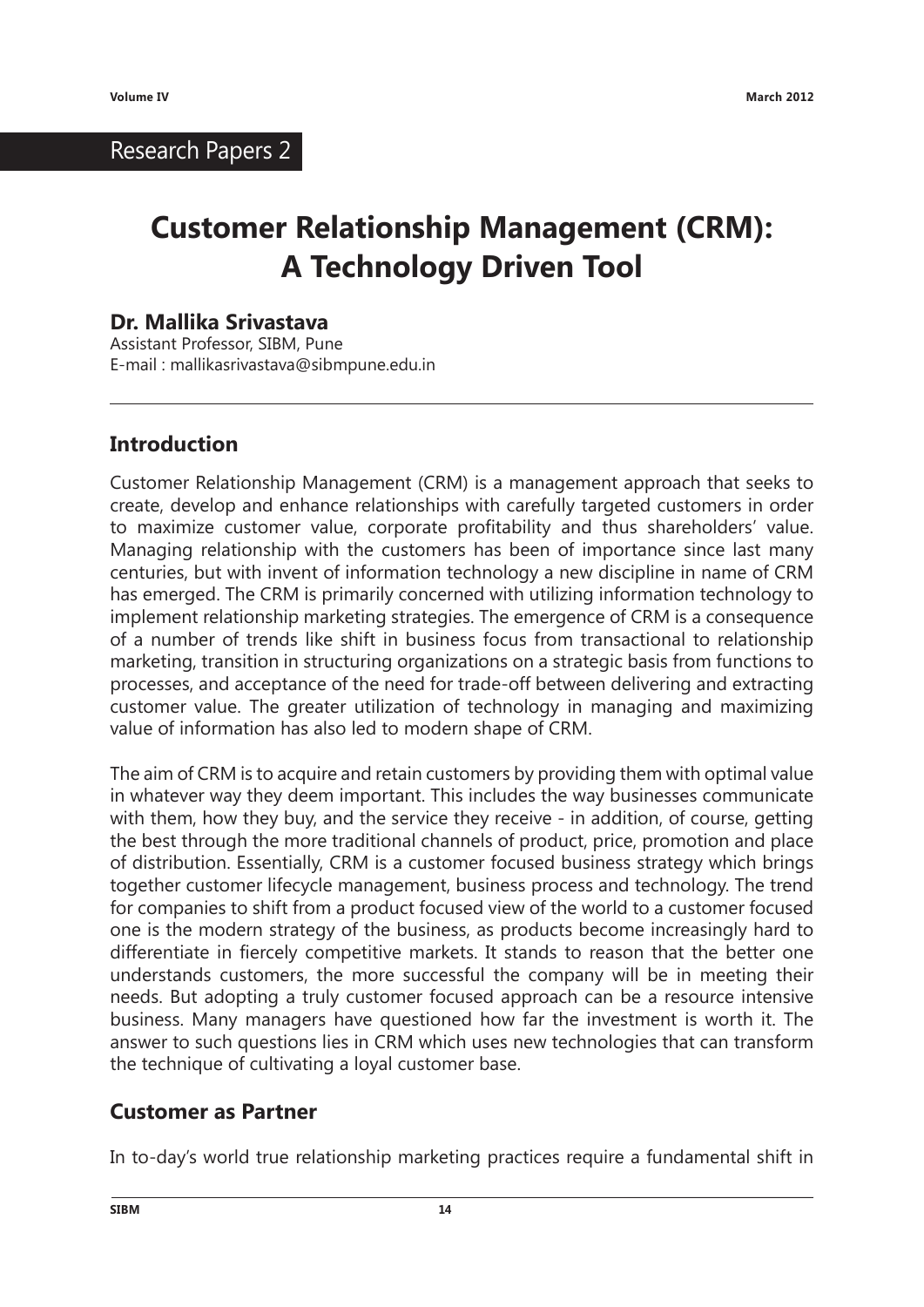attitude towards viewing the customer as a partner and a business asset to be managed for long-term profitability. The sale should not be viewed either as a conquest or as the end of the marketing process; rather it should be constructed as the beginning of a relationship. The information technology, which includes the telecommunications, data storage and retrieval technologies, and the World Wide Web, have created a revolution that has shifted the business firm's orientation from production efficiency back to the customers' needs. IT could draw the customer closer to the company, build a relationship, and reduce the probability of customer defection.

With technology touching the way we live our lives, expectations of individuals is fast changing. Just like television and the PC's have revolutionized our lives so is wireless communications, Internet and pervasive computing going to affect our daily pattern of lives. Some trends that have bearing on treating customers as partners can be seen as:

- More and more individuals will like to be treated as one single person rather than as one among the masses.
- People wish products and services round the clock
- With abundance of product and service offerings, consumer's loyalty can only be commanded by providing better portfolio of services.
- Speed of response and understanding each individual one of the major key issues

### **Importance of Technology in Customer Relationship**

IT is enabler and choosing right technology is managerial acumen. First one has to find out initiatives which need improvements through technology, Identifying these initiative is one of the key tasks of a manager. In the context of CRM, initiatives which need improvement and applicability of IT are shown in Exhibit 1.

| Initiatives to improve                           | <b>Importance of Requirements of customer-</b><br>IT to initiative relationship-management system |                                                                                                                               |
|--------------------------------------------------|---------------------------------------------------------------------------------------------------|-------------------------------------------------------------------------------------------------------------------------------|
| Targeting of profitable customers                | very high                                                                                         | Introduce propensity modeling-for example,<br>rule-based systems to improve capture of<br>most important customer variables   |
| Ability to deal with follow-up contacts          | High                                                                                              | Create campaign library with history of offers<br>made to targeted customers; make available<br>on-line to call-center agents |
| Convenience of response                          | High                                                                                              | Enable response through convenient channels<br>such as e-mail or, for mobile-phone users,<br>Short Message Service (SMS)      |
| Delivery of offer                                | High                                                                                              | Automate delivery of successive messages to<br>customers who have not yet responded                                           |
| Presentation of offer<br>(sales pitch, material) | Low                                                                                               | Introduce sales scripts for call-center agents;<br>employ support systems that help customize<br>scripts by customer segment  |
| Attractiveness of offer                          | None                                                                                              | N/A                                                                                                                           |

|  | <b>Exhibit 1: Importance of Technology to initiative</b> |
|--|----------------------------------------------------------|
|--|----------------------------------------------------------|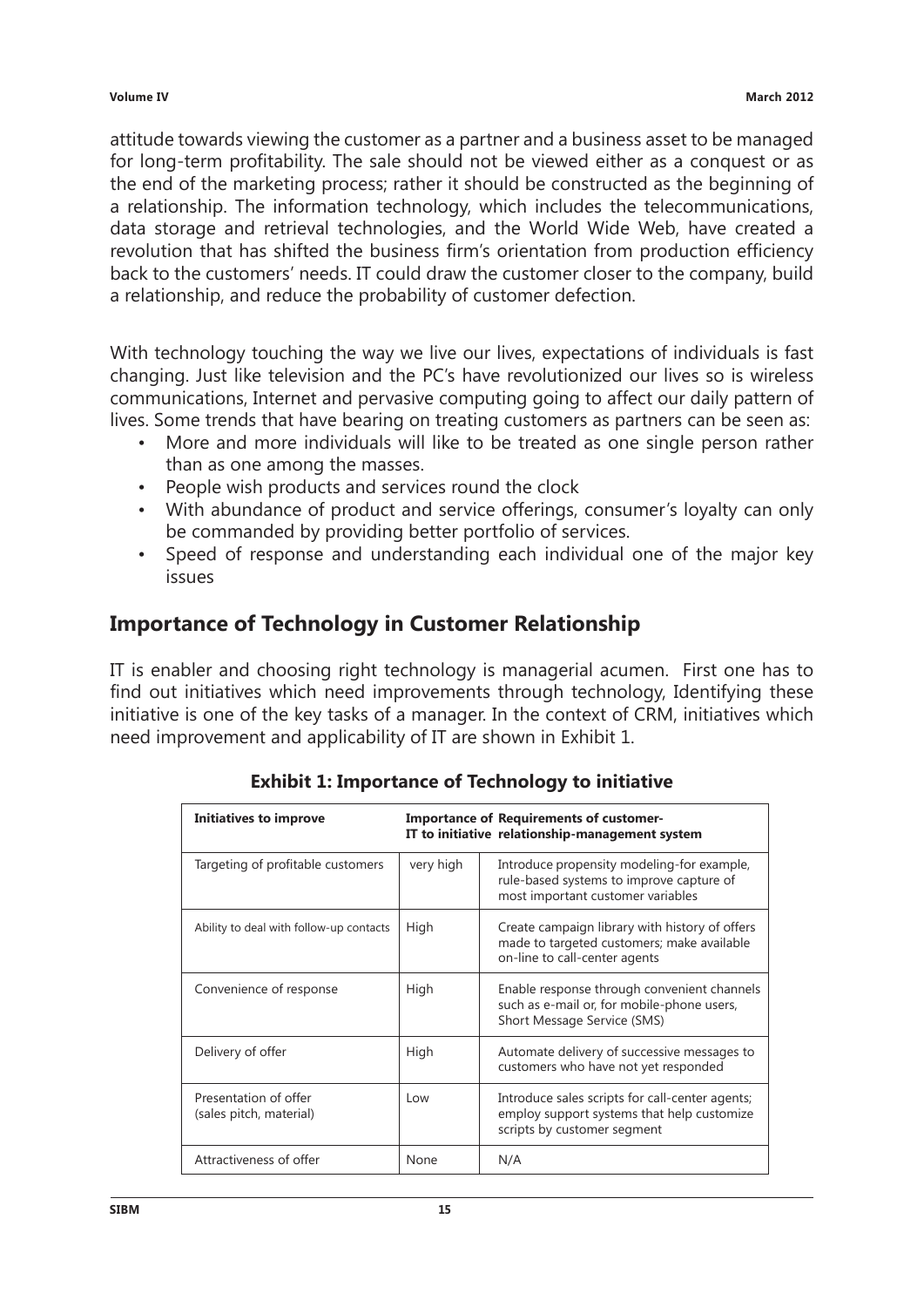Success of CRM is dependent upon the choosing the activity that involves data handling, complex modelling and requires lesser subjectivity/human intervention.

# **Technological Tools**

The application of technology is the most exciting, fastest growing, and changing the way customers get information about products and services. Technology includes all of the equipment, software, and communication links that organizations use to enable or improve their processes, including everything from simple overhead transparency projectors to laptop computers, from fax machines to email, from audiocassette and videocassette players to cellular phones and voice mail(Stowell,1997)1.The most widely used tools are :

- **1) Electronic Point of Sale (EPOS) :** The main benefit of EPOS and retail scanner systems is the amount of timely and accurate information they deliver. Advances in the technology have significantly aided the scope for data analysis. IN addition to the original scanner-related data on sales rate, stock levels, stock turn, price and margin, retailers now have information about the demographics, socio-economic and lifestyle characteristics of consumers. They can, in addition, assess the impact of a whole host of variables-price, promotion, advertising, position in store, shelf position, number of facings, and so on. This information drives their choice of product mix, allocation of shelf space and promotional tactics. EPOS has certainly changed the relationship between buyer and seller (Shipley and Palmer, 1997)<sup>2</sup>.
- **2) Sales Force Automation :** These systems help in automating and optimizing sales processes to shorten the sales cycle and increase sales productivity. They enable the company to track and manage all qualified leads, contacts, and opportunities throughout the sales cycle including customer support. They improve the effectiveness of marketing communications programs for generating quality leads as well as greater accuracy in sales forecasting. The Internet can be used by the company in imparting proper training to its sales force. In-depth product information, specialized databases solutions, sales force support queries, and a set of internal information on the Internet can improve the productivity of the sales force.
- **3) Customer Service Helpdesk :**These applications help the company in automating the customer support processes, which enable it to deliver high quality service to their customers. Such software helps in logging the information about customers, enquiries, and suggestions, etc. It also helps in directing these queries to appropriate employees within the company. It maintains information regarding status of customer enquiries and stores all support calls and related communications to final resolution, continually updating the database accordingly. With an automated customer service, a company can reduce the costs of maintaining its customer service department while at the same time improving the level and quality of customer service. Customer service using the web provides more information and tools in the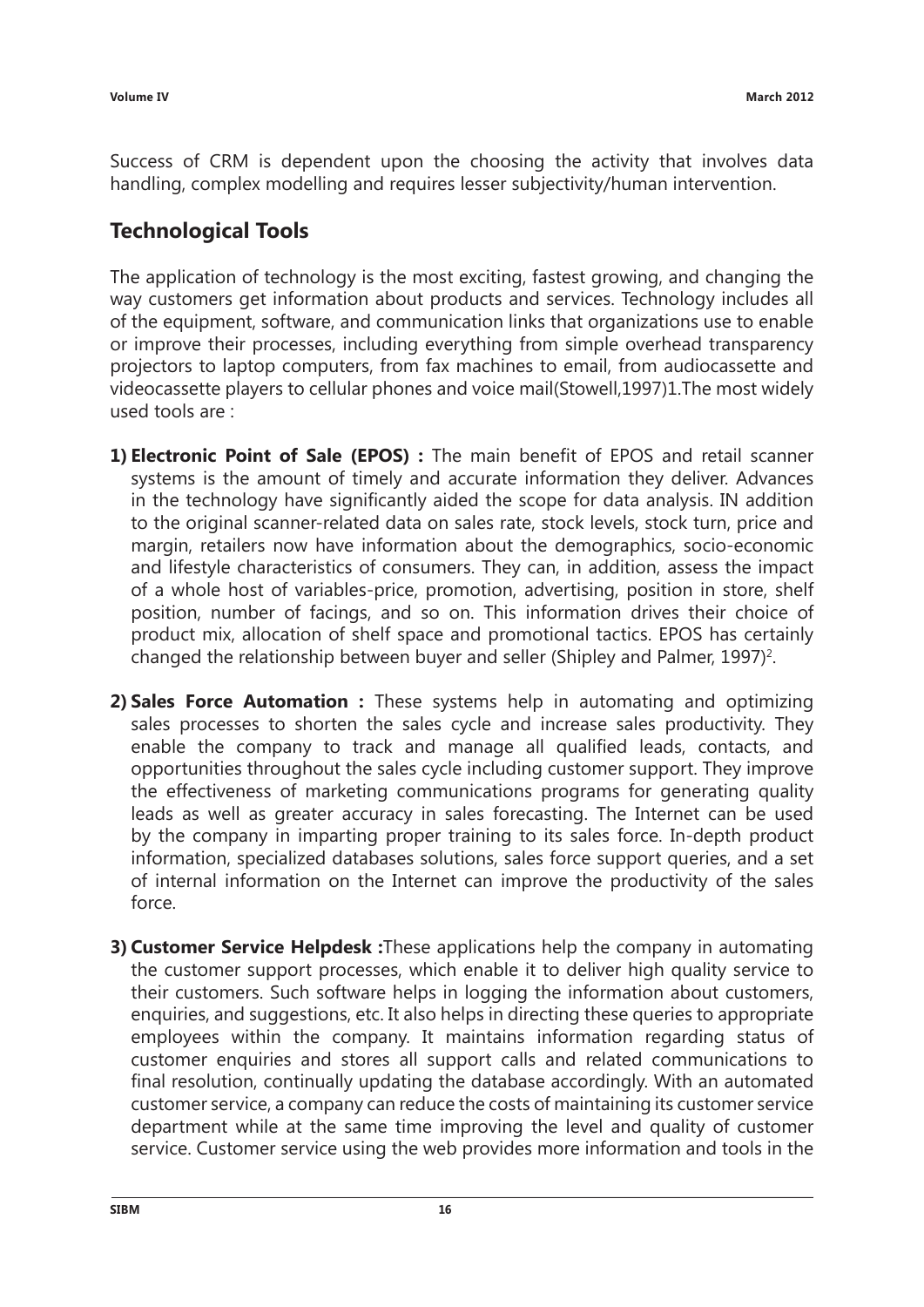hands of customers, which enhances customer benefits by allowing them to learn more about the product and improving their skills in using the product.

**4) Call Centers :** Call centre helps in automating the operations of inbound and outbound calls generated between company and its customers. These solutions integrate the voice switch of automated telephone systems with agent host software allowing for automatic call routing to agents, auto display of relevant customer data, predictive dialling, self-service interactive Voice Response systems, etc. These systems are useful in high volume segments like banking, telecom and hospitality. Today, more innovative channels of interacting with customers are emerging as a result of new technology, such as global telephone based call centres and the Internet. Companies are now focusing to offer solutions that leverage the Internet in building comprehensive CRM systems allowing them to handle customer interactions in all forms.

# **Systems Integration**

While CRM solutions are front office automation solutions, ERP is back office automation solution. An ERP helps in automating business functions of production, finance, inventory, order fulfillment and human resource giving an integrated view of business, whereas CRM automates the relationship with a customer covering contact and opportunity management, marketing and product knowledge, sales force management, sales forecasting, customer order processing and fulfillment, delivery, installation, presale and post –sale services and complaint handling by providing an integrated view of the customer It is necessary that the two systems integrate with each other and compliment information as well as business workflow. Therefore, CRM and ERP are complementary. This integration of CRM with ERP helps companies to provide faster customer service through an enabled network, which can direct all customer queries, and issues through appropriate channels to the right place for speedy resolution. This facilitates the company in tracking and correcting the product problems reported by customers by feeding this information into the R&D operation via ERP.

# **CRM Process Framework**

Technological advancements in the recent times have enabled business organizations to automate their processes. This has resulted in greater profits through cost reduction in costs cycle time and workforce. CRM technologies enable an organization to present a single point of contact to its customers. CRM is a broad term encompassing many strategies, processes and technologies all working in tandem to get as close to the customer as possible. In order to have healthy relationship with its customers the company needs to monitor its customer's behaviors in each transaction and provide them what they want.

The Meta Group uses the CRM architectural framework to analyze where the different solutions fit in from holistic perspective. CRM process framework has three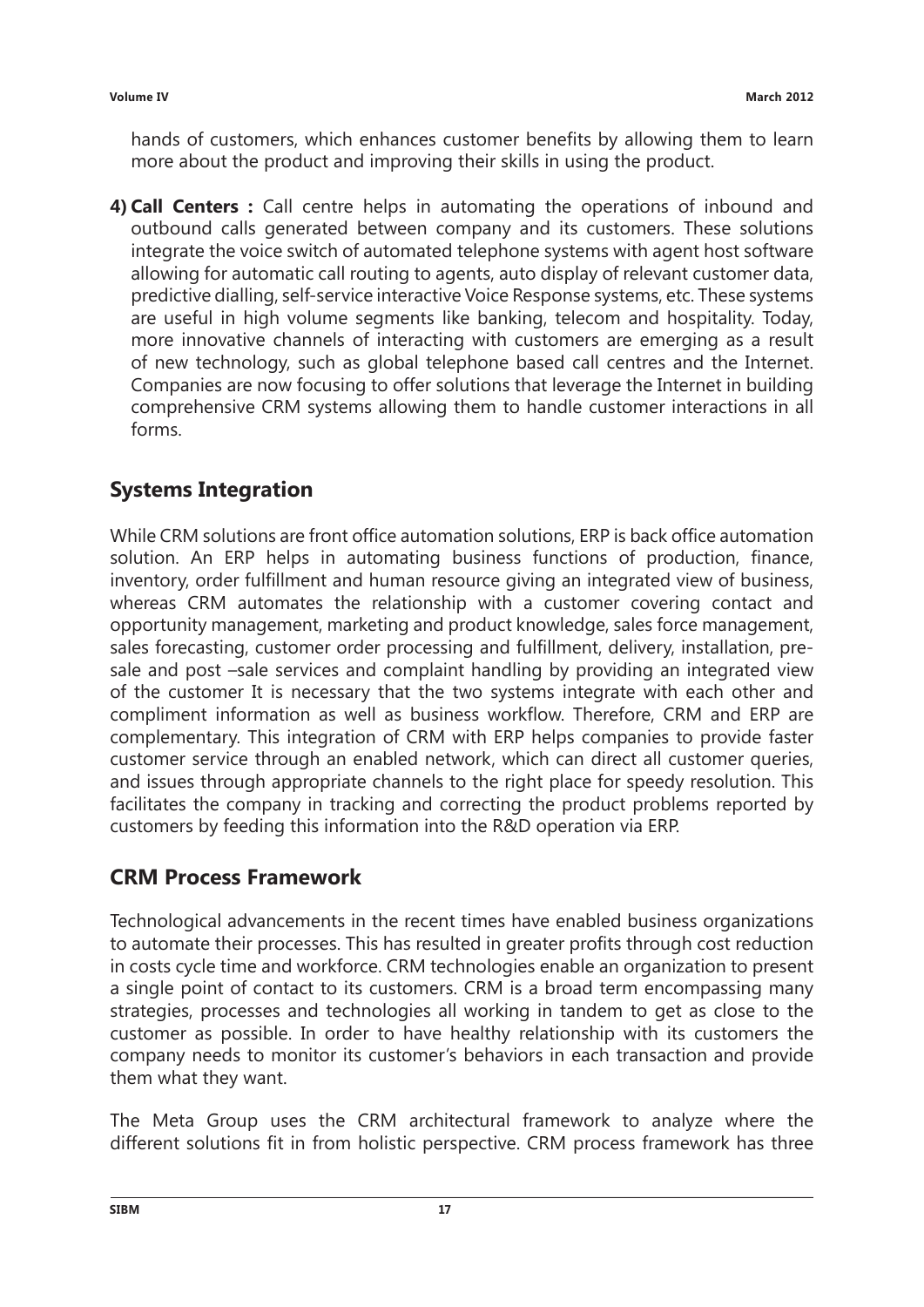primary components *operational* or process Management technologies, *analytical* or performance management technologies required to achieve a balanced CRM approach."(Source: SAS white paper)<sup>3</sup> and *collaborative*.

- *1) Operational :* CRM solutions involve integration of business processes involving customer touch points. These technologies reside in those parts of a company where moments of truth occur i.e. a customer makes direct contact with the employees of the company. Typical CRM solutions that fit into this category are customer sales and service, sales force automation, marketing automation and field services. The back office side of the operational CRM solutions should be able to plug into ERP systems and chain management software.
- *2) Analytical :* CRM analysis the data created on the operational side of the CRM effort for the purpose of business performance management and improvement. Prediction of customer behavior, identifying relevant customer segments, identifying potential customers etc are some of the activities that could be performed from the knowledge arising out of analytic CRM efforts.
- *3) Collaborative :* CRM involves the facilitation of collaborative services (such as email) to facilitate interactions between customers and employees. All this effort produces rich data that feeds the Analytical CRM technologies. It analyses the data using data mining and other technologies and in turn feeds the result (i.e. knowledge gained) back to the operational and collaborative CRM technologies



#### **Exhibit 2: Interactions with CRM Technologies**

Customer Relationship Management is a technology initiative that aims to strengthen the front-end operations and build a mutually valuable long-term relationship with the customers. A firm might enjoy competitive advantage of its customers for a long time by building mutually beneficial relationships that increase switching costs and thus cannot be easily replicated. Studies have also shown that it costs as much as five times to acquire a new customer than to retain one. All customers do not contribute equally to a firm's profitability-some positively while others contribute negatively to the firm's bottom line. It is the endeavor of a firm to nurture these profitable customers. CRM integrates all front-end operations of the firm so that a customer is presented with a single point of contact that remembers all as the past customer interactions.

A typical CRM cycle consists of front-end operations that interact with the customer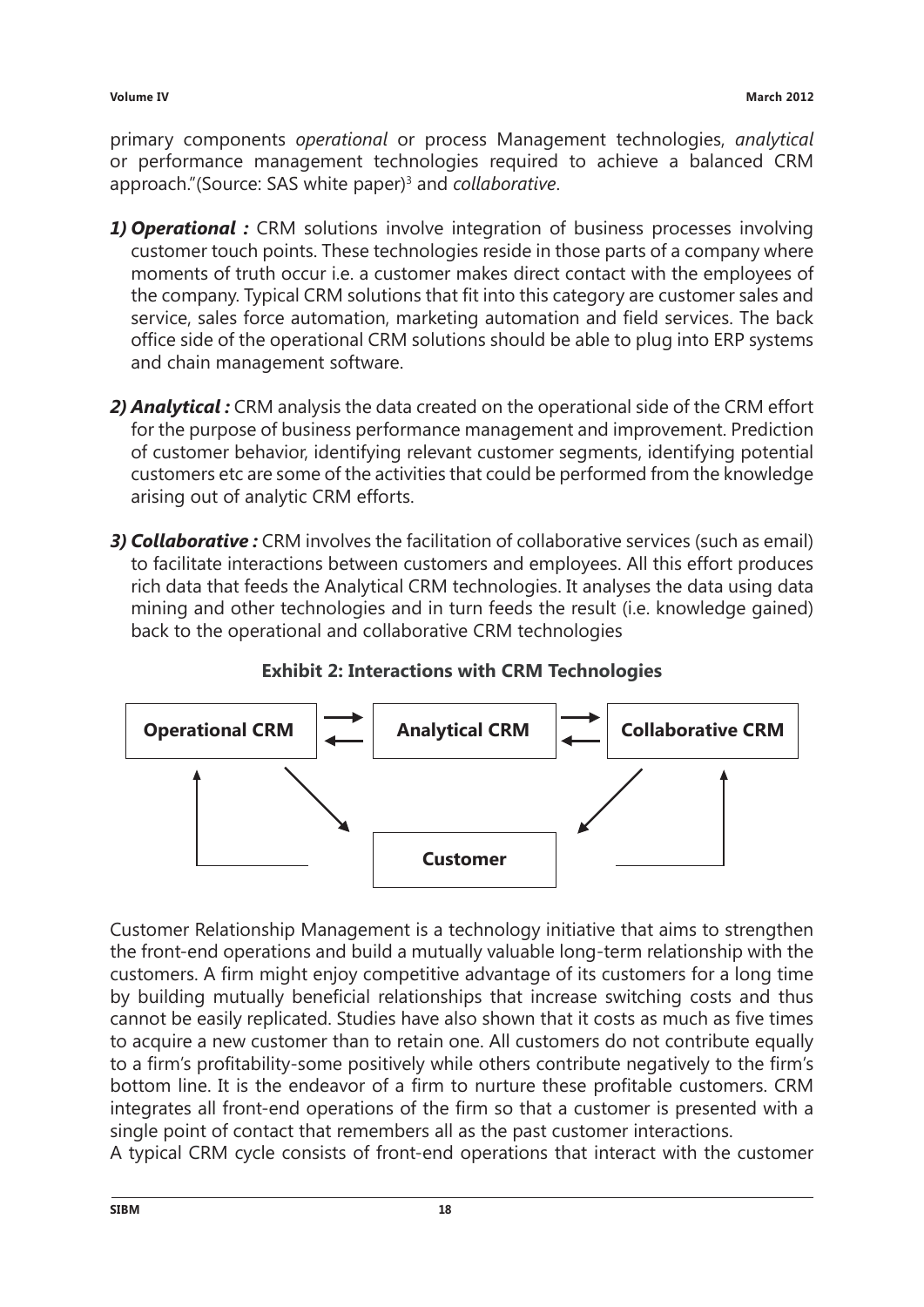(like call centers, target marketing initiatives etc.) and obtain data about customer. This is typically consolidated from various contact points and fed into a data warehouse. The data warehouse consolidates not only transaction data but also data obtained from outside sources like census data and provides a fertile ground for analysis. Data analysis is done by data mining methods. The output is interpreted and new knowledge is transferred to a central customer repository where all employees of the firm might access it. This helps them to customize responses. Thus, data mining provides the intelligence behind the CRM initiative.

# **Database Marketing**

The important aspect in database marketing is to understand the customer in a comprehensive manner, and for that the company should maintain a proper customer database. The customer database is an organized collection of comprehensive information about individual customers or prospects that is current, accessible and actionable for such marketing purposes as lead generation, lead qualification and sale of a product or service or maintenance of customer relationships. In short Database marketing is the technique of gathering all the information available about the customer, leads, and prospects into a central database and using that information to drive all the marketing efforts. The information is stored in a marketing database and can be used at both the strategic and tactical levels to drive targeted marketing efforts.

Robert Shaw of Arthur Andersen Consulting<sup>4</sup> defines database marketing as an interactive approach to marketing communication, which uses addressable communications media (mail, telephone, fax, sales force etc) to extend help to its target audience, to stimulate their demand, and stay close to them by recording and keeping an electronic database memory of customer, prospect and all communication and commercial contacts, to help improve all future contacts.

The growth of database marketing has been facilitated by:

- The powerful processing capability and the immense storage capacity of the state of the art computers
- The manner in which the telecommunication technology is harnessed to make the customer and market data available to the wide variety of staff involved in the marketing and sales office.

### **Data Warehouse and Data Mining**

The market savvy companies are all the more enthusiastic in capturing information from a customer, every time he comes into contact with any of its departments. The touch points include: the customer purchase, customer requested service call and online query or mail in rebate card.

A data warehouse is a subject-oriented, time varying, non-volatile collection of data that is primarily used in organizational decision making (Chaudhari and Dayal, 1997)<sup>5</sup>. Although physically not different from traditional databases, they are maintained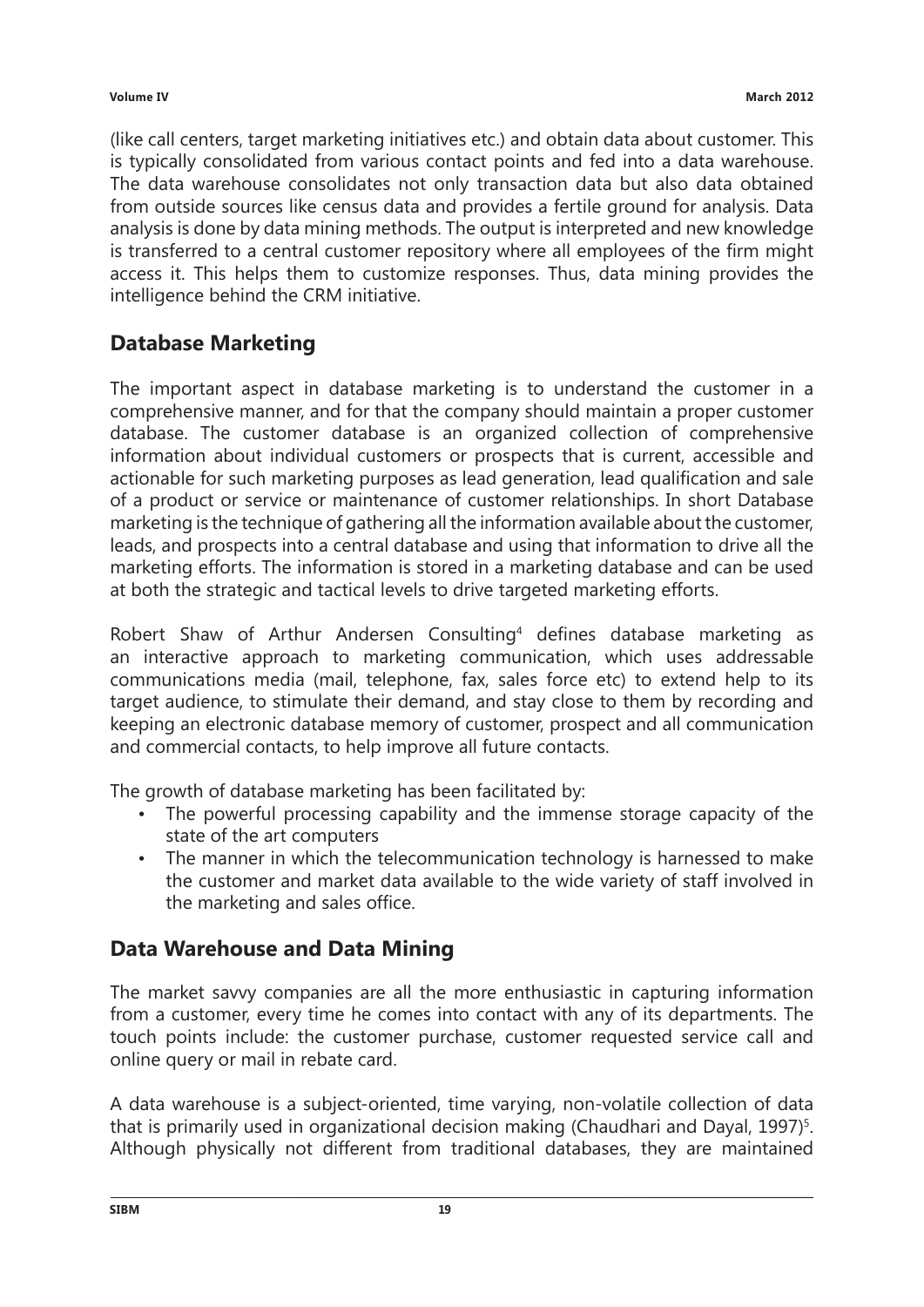primarily for the purpose of decision support. "Every data warehouse has architecture," says Warren Thornthwaite, a partner with Menlo Park, CA-based Info Dynamics LLC. "It's ad hoc or planned; implied or documented. Unfortunately, many warehouses are developed without an explicit architectural plan, which severely limits flexibility." Without architecture, subject areas don't fit together, connections lead to nowhere, and the whole warehouse is difficult to manage and change. In addition, although it might not seem important, the architecture of a data warehouse becomes the framework for product selection.

Laura Hadley<sup>6</sup> describes data warehouse architecture as a description of the elements and services of the warehouse, with details showing how the components will fit together and how the system will grow over time. There is always architecture, either ad hoc or planned, but experience shows that planned architectures have a better chance of succeeding. Complete data warehouse architecture includes data and technical elements. Thornthwaite breaks down the architecture into three broad areas. The first, data architecture, is centered on business processes. The next area, infrastructure, includes hardware, networking, operating systems, and desktop machines. Finally, the technical area encompasses the decision-making technologies that will be needed by the users, as well as their supporting structures.

#### *Data Architecture*

The data architecture portion of the overall data warehouse architecture is driven by business processes. For example, in a manufacturing environment the data model might include orders, shipping, and billing. Each area draws on a different set of dimensions. But where dimensions intersect in the data model the definitions have to be the same—the same customer who buys is the same that builds. So data items should have a common structure and content, and involve a single process to create and maintain.

#### *Infrastructure Architecture*

With the required hardware platform and boxes, sometimes the data warehouse becomes its own IS shop. Indeed, there are lots of "boxes" in data warehousing, mostly used for data bases and application servers. The issues with hardware and DBMS choices are size, scalability, and flexibility. In about 80 percent of data warehousing projects this isn't difficult; most businesses can get enough power to handle their needs. In terms of the network, check the data sources, the warehouse staging area, and everything in between to ensure there's enough bandwidth to move data around. On the desktop, run the tools and actually get some data through them to determine if there's enough power for retrieval. Sometimes the problem is simply with the machine, and the desktops must be powerful enough to run current-generation access tools. Also, don't forget to implement a software distribution mechanism.

#### *Technical Architecture*

The technical architecture is driven by the meta data catalogue. "Everything should be meta data-driven," says Thornthwaite. "The services should draw the needed parameters from tables, rather than hard-coding them." An important component of technical architecture is the data staging process, which covers five major areas: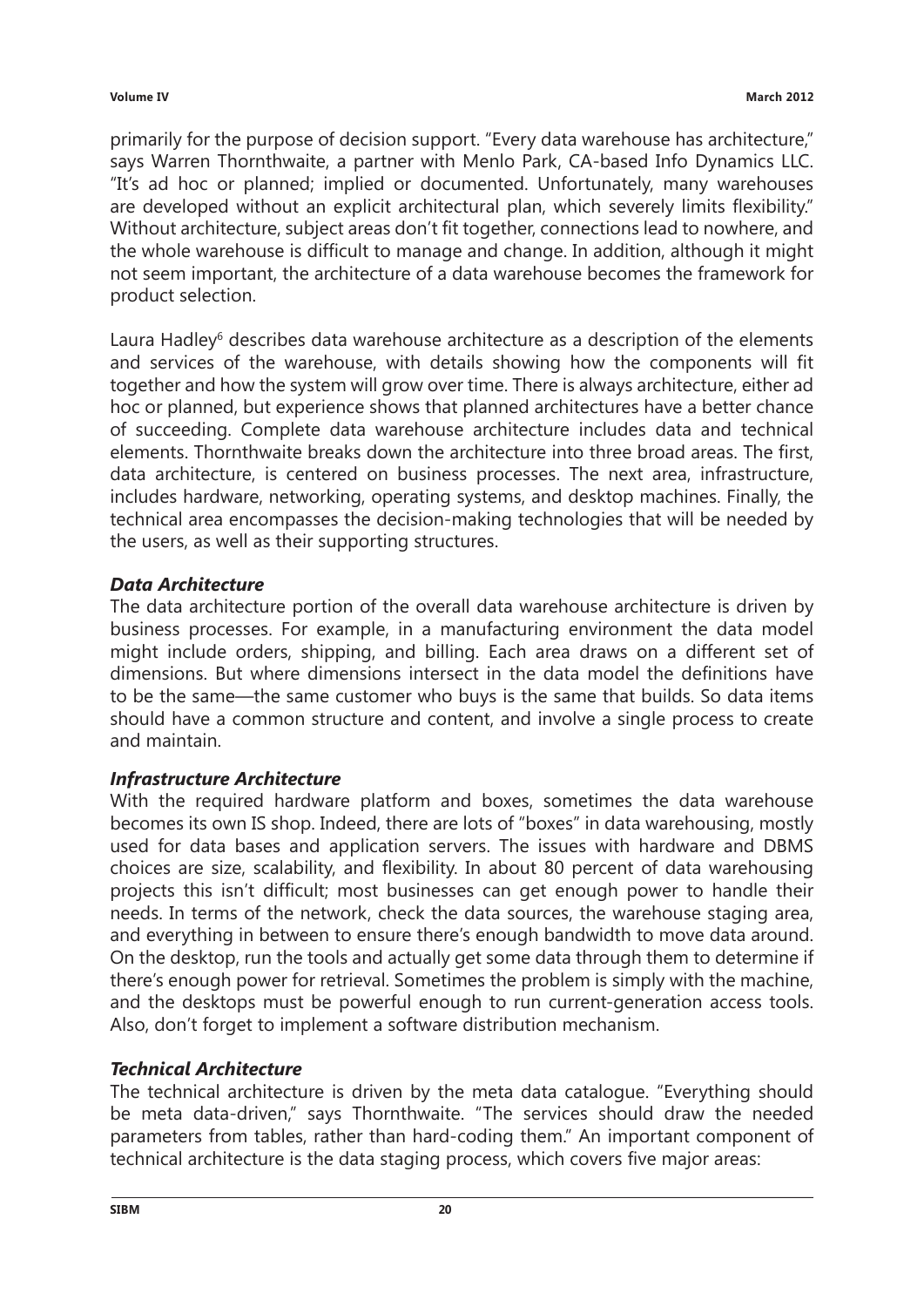- *Extract* **-** data comes from multiple sources and is of multiple types. Data compression and encryption handling must be considered at this area, if it applies.
- *Transform* **-** data transformation includes surrogate key management, integration, de-normalization, cleansing, conversion, aggregation, and auditing.
- *Load* **-** loading is often done to multiple targets, with load optimization and support for the entire load cycle.
- *Security* **-** administrator access and data encryption policies.
- *Job control* **-** this includes job definition, job scheduling (time and event), monitoring, logging, exception handling, error handling, and notification.

Thus data warehouse aids in critical decision support by consolidating and integrating crucial customer information along with other information. Recent advances in data gathering and data storage technologies, along with the steep fall in prices have made it possible for companies to gather and store large amounts of data. Large companies are generating gigabytes of data daily through their daily transactions which require different data analysis approaches adopted earlier like artificial intelligence etc .This has given birth to the field of Knowledge Discovery in Databases (KDD) more popularly known as Data mining.

Data mining is an activity that provides intelligence to the CRM initiative .It is not just execution of exotic data extraction algorithms but a process (Brachman and Anand,  $1996$ <sup> $7$ </sup> that enables informed decisions to be taken by the employees at the customer contact point. Matheus et.al $(1993)^8$  have described the challenges facing data mining in as, "The grand challenge of knowledge discovery in databases is to automatically process large quantities of raw data, identify the most significant and meaningful patterns, and present these as knowledge appropriate for achieving the users goals."

The most commonly used techniques in data mining<sup>9</sup> are:

- **Artificial neural networks:** Non-linear predictive models that learn through training and resemble biological neural networks in structure.
- **Decision trees:** Tree-shaped structures that represent sets of decisions. These decisions generate rules for the classification of a dataset. Specific decision tree methods include Classification and Regression Trees (CART) and Chi Square Automatic Interaction Detection (CHAID).
- **Genetic algorithms:** Optimization techniques that use process such as genetic combination, mutation, and natural selection in a design based on the concepts of evolution.
- **Nearest neighbour method:** A technique that classifies each record in a dataset based on a combination of the classes of the k record(s) most similar to it in a historical dataset (where  $k<sup>3</sup>$  1). Sometimes called the k-nearest neighbor technique.
- **Rule induction:** The extraction of useful if-then rules from data based on statistical significance.

Many of these technologies have been in use for more than a decade in specialized analysis tools that work with relatively small volumes of data. These capabilities are now evolving to integrate directly with industry-standard data warehouse and OLAP platforms.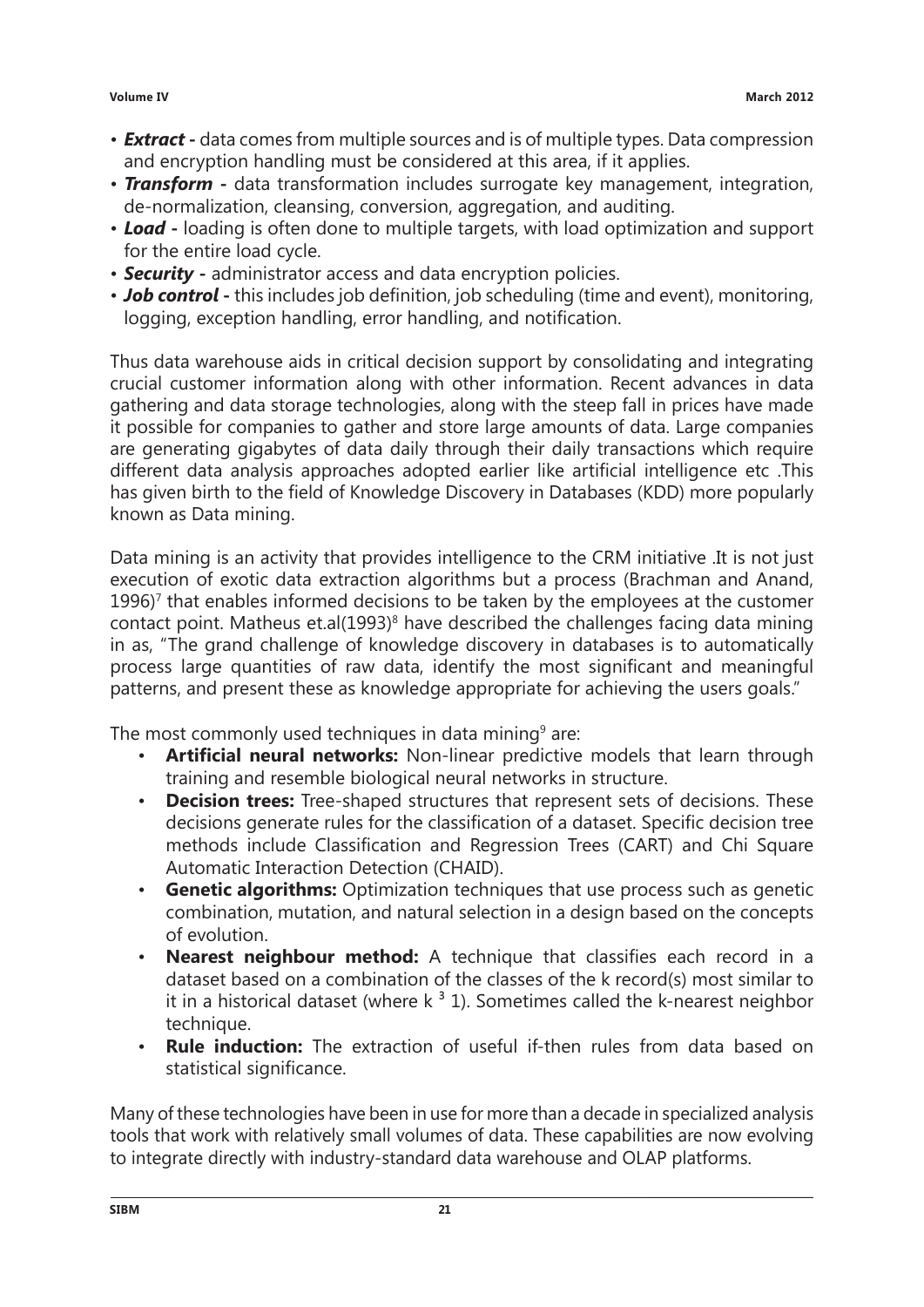## **Technical Architecture of CRM Systems**

The rapid growth and expansion of CRM systems can be described in three dimensions - business process, industry and technology. First, CRM systems have broadened support and automation of business operations, from call center operation, workflow management, e-procurement, to sales force automation (SFA). Second, CRM systems have been deployed in a wide variety of industries from financial CRM, marketing CRM, and pharmaceutical CRM to automotive CRM. Finally, the CRM technology has evolved from traditional CRM, online or Web based CRM, Hosted CRM, and Mobile CRM to Wireless CRM.

A CRM system consists of three major components:

- **CRM Software -** This is the backend of CRM systems which usually includes a relational database for storing persistent information, a software applications for handling business logics.
- **Client Hardware -** It could be a PC or handheld devices for accessing enterprise information.
- **Mobile Middleware** A middleware facilitates the interactions between CRM software and access devices or PCs. The Mobile middleware provides great benefits for mobile workers to access and share enterprise information across organizational lines and locations.

### **CRM Applications**

Some of the functional and technical requirements for CRM solutions are;

- **Business Intelligence and Analytical Capabilities:** CRM applications contain vast amounts of information that pertain to an organization's customers and prospects. This information needs to be leveraged and analyzed by decision makers so that they can make more informed and timely business decisions. This is possible only if CRM solutions have robust business intelligence and analytical capabilities. This is a major requirement primarily for marketing applications.
- **Unified Channels of Customer Interaction:** This involves not only integrating the functional components of CRM solution but also integrating these components across multiple channels so that the customer interaction can be seamless, consistent and efficient.
- **Web-based Functionality Support:** Web-based functionality is essential for applications such as web self-service and unassisted sales. Web is also a critical channel for e-business and is also important from an infrastructure perspective. Users of CRM applications require access to their applications, which is supported via standard web-browsers. Moreover business logic and data are maintained centrally, thus facilitating the deployment, maintenance, and upgrading of applications.
- **Centralized Repository for Customer Information:** CRM solutions should work from a centralized repository so that current customer information is available in real-time to all customer-facing employees.
- **Integrated Workflow:** CRM solutions should have a strong workflow engine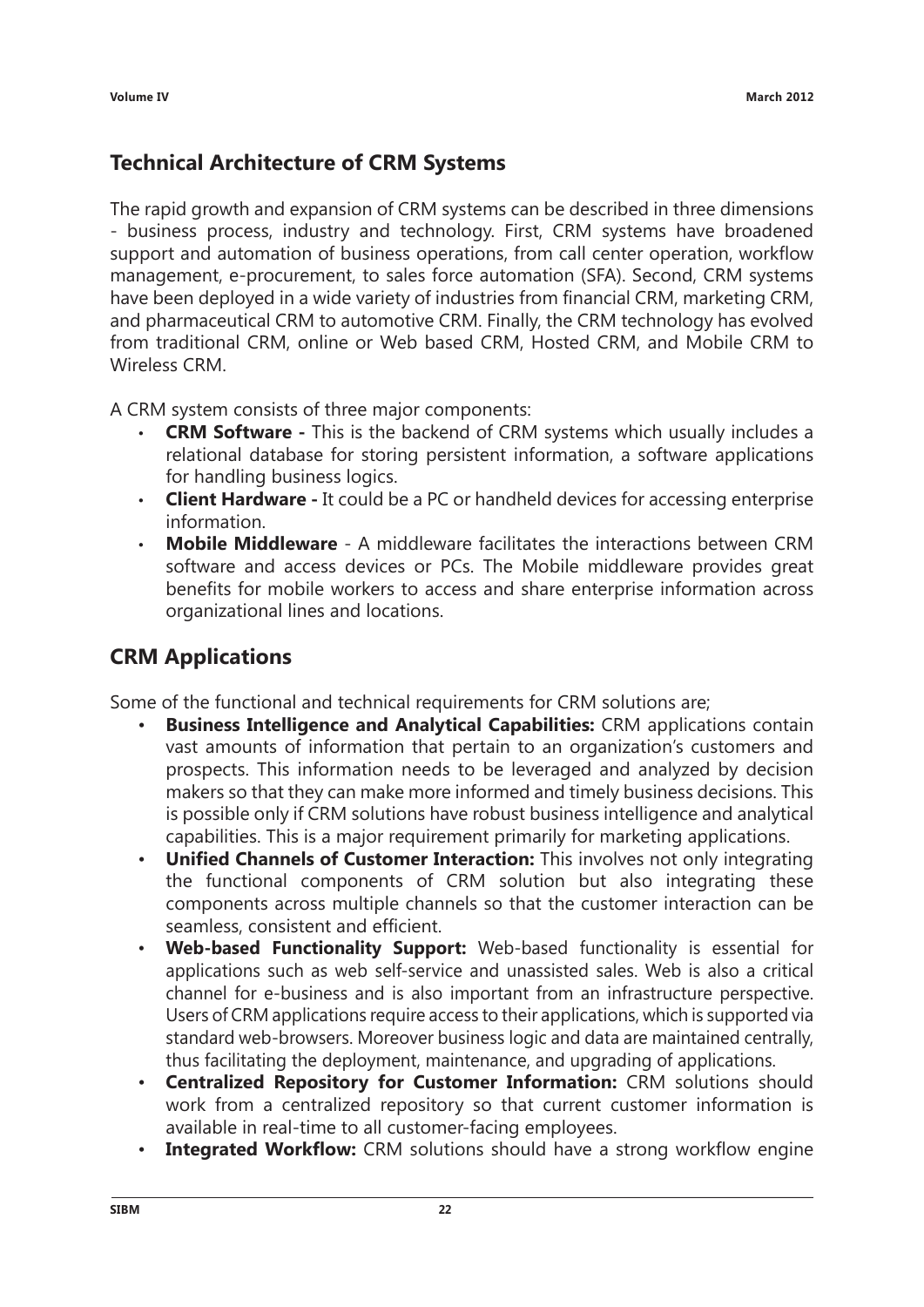to ensure that cross-functional tasks can be accomplished as dynamically and seamlessly as possible.

- **Integrated with ERP applications:** Integration must include low-level data synchronization as well as business process integration so that the integrity of business rules can be maintained across systems and workflow tasks can pass between the systems. CRM-to-ERP integration also ensures that organizations can perform business intelligence across systems.
- The CRM applications are a convergence of functional components, advanced technologies and channels. Functional components include campaign applications, sales applications, marketing automation, and customer service and support applications. Channels include the Web, call centers and phone, and mobile devices. information);

#### **Emerging impact of e–commerce on CRM:**

In a fast changing Internet world there are very clear trends that are emerging:

- **Speed:** people expect service at internet speed.
- **Increase of globe market space:** More and more people, communities across the globe are able to build relationships.
- **Around the clock availability:** Internet offers round the clock availability of gods and services 24X7.
- **Expansion of partners:** Internet offers exponential ability for the organization and people alike to partner with suppliers and customers alike across the globe.
- **Disappearance of Time Zones:** The only time zone that is applicable is Internet time zone.

Similarly the new economy has opened up altogether different ways of conducting business as has never been witnesses ever since the industrial revolution. In a global market place the channels of marketing are already causing an impact on the buying behavior of individuals as well as organizations likes. Some of the emerging trends are:

- **Vertical E-market Place:** Industry specific market places such as being formed by Auto giants where organized buyers and sellers can meet, list, negotiate, order and track delivery.
- **Buy sites and sell sites:** Where consumers or organizations alike can buy and sell online through online shopping mart concept.
- **Horizontal market place:** Services that run across different vertical e-market places or business to customer (B2C) Buy and sell sites. Such sites could be delivery sites, insurance etc
- **Use of Internet to optimize** "Supply Chain Management": While earlier organizations use to feel EDI "rather an expensive preposition" for limited number of partners organizations, organizations are in a position to use internet to optimize their SCM across partners.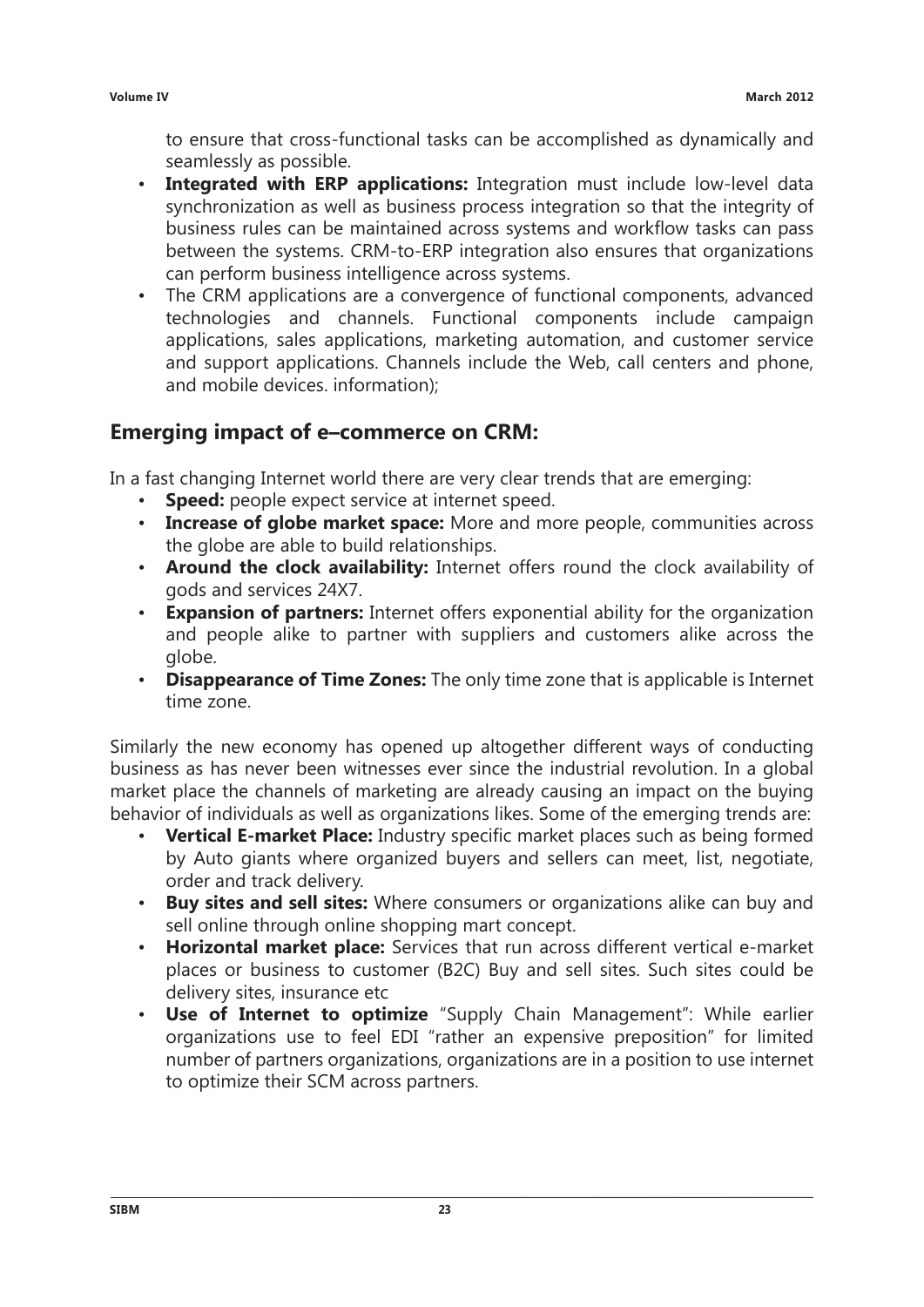# **Recent Trends in CRM:**

- **1) Analytical CRM:-**Firms are now encouraging their analytical teams to work closer with their customers as it offers ample room for growth in profitability. They are endeavoring to see what sort of analysis actually matters to the customer through finding out what contributes to their highest satisfaction. The interest in this new functionality is easily one of the fastest growing trends in the industry.
- **2) CRM Mobile and Social networking:-**Another hot trend in the CRM industry is the "mobile" interest. CRM has currently gone mobile and is easily assessable almost anywhere. This new trend is fast gaining ground as the need for easy access is fundamental to any executive. Social networking sites are also being mined to garner the benefits of CRM.
- **3) Outsourcing CRM:-**Outsourcing CRM is yet another new trend gaining ground. Sales force leads the pack in this area. Despite initial hesitation in this area, firms now realize that it is a good bet. The lure in this area is the lower costs involved, contributing to overall profitability.
- **4) CRM and Cloud Computing:-**Cloud computing is a relatively new term referring to scalable, virtualized computing resources available on the Internet. There is now a growing demand for CRM cloud computing solutions and more vendors are jumping to satisfy this demand. Initially, it was a rent-versus-own argument. There are pros and cons to both approaches, but when it comes to rescuing small businesses from a recession-made dry spell, the cloud is almost always the rainmaker's choice — and the cheaper price tag is not the top reason. "An oftenmissed aspect of the cloud is that it provides more than just elastic infrastructure with a shared-cost model," said Miko Matsumura, vice president and chief strategist at Software AG. "Advances in social CRM and social BPM are leveraging the network in ways that impact the top line as well as the bottom line."

According to Salsburg, cloud computing has three key benefits for small to mediumsize businesses:

- **Elasticity:** Resources can be provisioned and de-provisioned in real time to meet workload demands.
- **Utility:** Resource usage is provided on a pay-as-you-go basis, as opposed to the traditional approach of incurring the upfront capital expenses and ongoing operational expenses, even if the resources are under-utilized.
- **Ubiquity:** Services from the cloud are available from the Web, enabling user interfaces that go beyond traditional workstations and include cell phones and other appliances.

### **Net Promoter system**

A Net Promoter system is a way of doing business. It requires every level of the organization be rigorously, consistently focused on the quality of customer and employee relationships first. The link between customer loyalty and true, sustainable, organic growth is well established, and provides companies with powerful, measurable